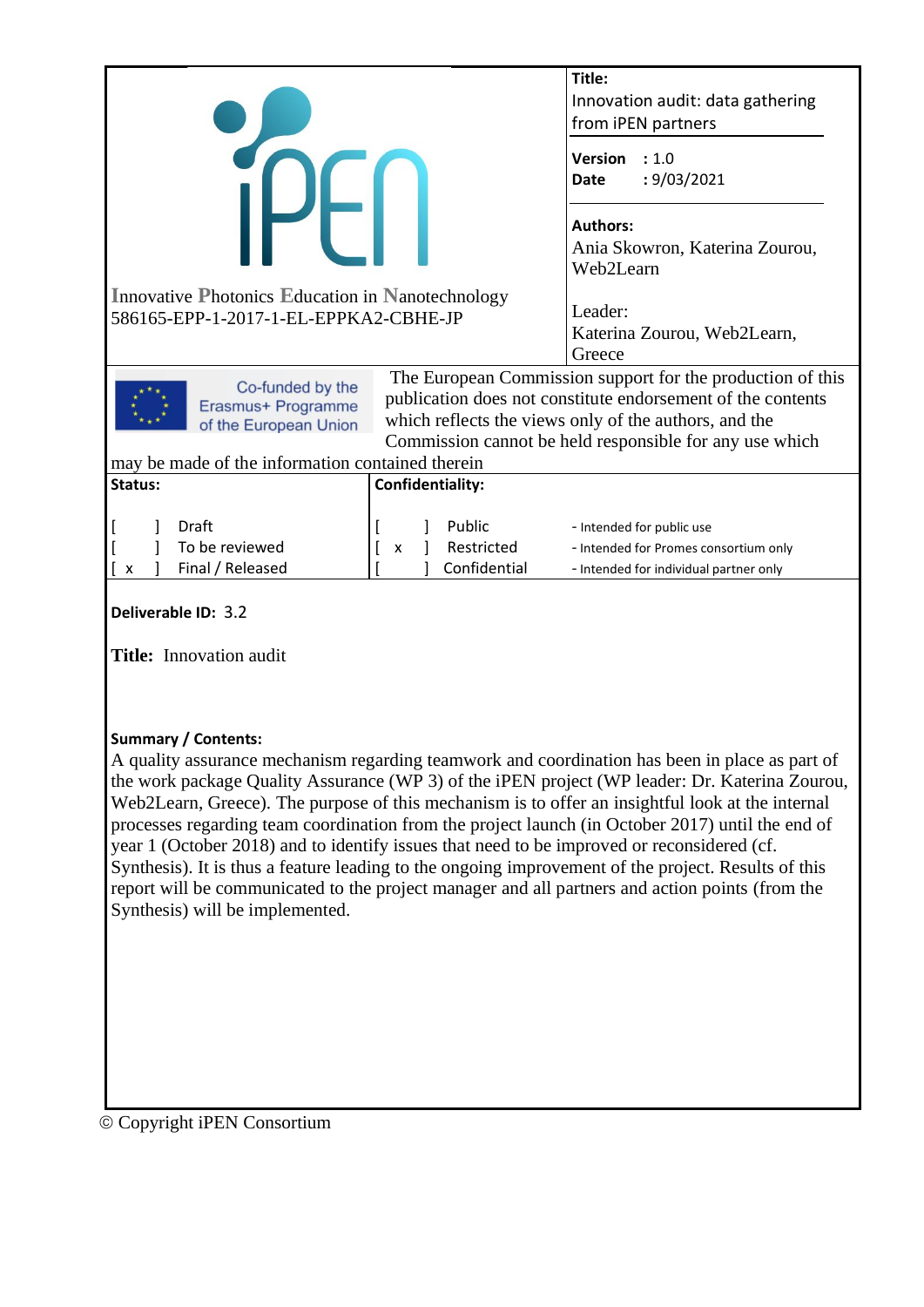|                                                        | Page                   | $: 2$ of 18                 |
|--------------------------------------------------------|------------------------|-----------------------------|
| Innovation audit: data gathering from iPEN<br>partners | Version : 1.0<br>Date  | :09/03/2021                 |
| Deliverable ID: D.3.2                                  | <b>Status</b><br>Level | : completed<br>: Restricted |

#### **CHANGE LOG**

| Vers. | <b>Date</b> | <b>Author</b>         | <b>Description</b>                         |  |
|-------|-------------|-----------------------|--------------------------------------------|--|
| 0.1   | 16.01.2021  | Katerina Zourou       | Framework of the innovation audit          |  |
| 0.2   | 19.01.2021  | Konstantinos Petridis | Review of the framework of the             |  |
|       |             |                       | innovation audit                           |  |
| 0.3   | 21.01.2021  | Katerina Zourou       | Creation of the survey and                 |  |
|       |             |                       | dispatch to project partners               |  |
| 0.4   | 16.02.2021  | Ania Skowron          | Analysis of data sourced by                |  |
|       |             |                       | university partners                        |  |
| 0.5   | 19.02.2021  | Katerina Zourou       | 1 <sup>st</sup> review of analysis of data |  |
|       |             |                       | sourced by university partners             |  |
| 0.6   | 19.02.2021  | Konstantinos Petridis | 2 <sup>nd</sup> review of analysis of data |  |
|       |             |                       | sourced by university partners             |  |
| 0.1   | 09.03.2021  | Katerina Zourou       | Release of final version                   |  |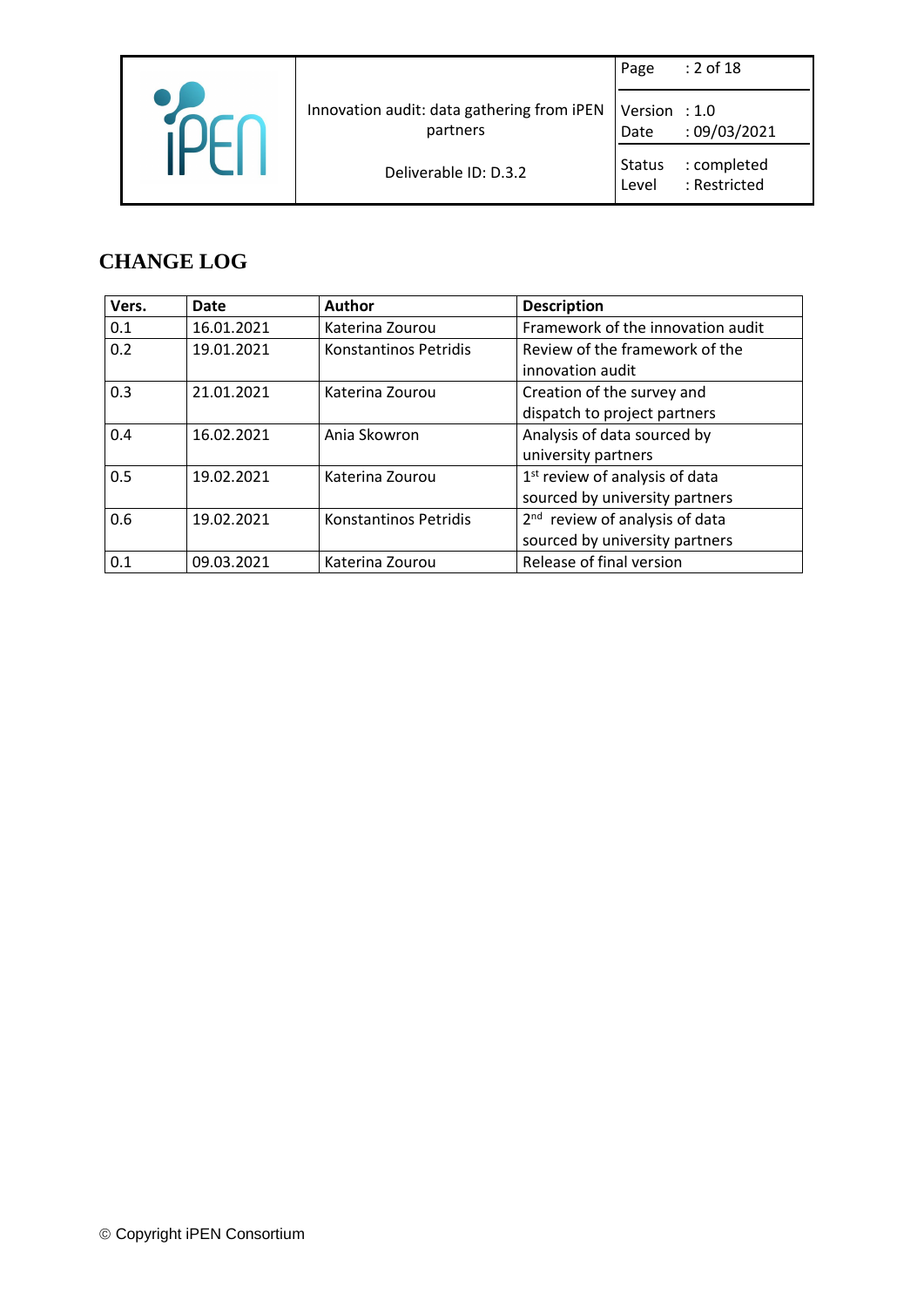|  |                                                        | Page                  | : 3 of 18                   |
|--|--------------------------------------------------------|-----------------------|-----------------------------|
|  | Innovation audit: data gathering from iPEN<br>partners | Version : 1.0<br>Date | :09/03/2021                 |
|  | Deliverable ID: D.3.2                                  | Status<br>Level       | : completed<br>: Restricted |

# **Table of Contents**

| 1.   |  |
|------|--|
|      |  |
|      |  |
| 2.   |  |
| 2.1. |  |
| 2.2. |  |
| 3.   |  |
| 3.1. |  |
| 3.2. |  |
| 3.3. |  |
| 3.4. |  |
| 3.5. |  |
| 3.6. |  |
| 4.   |  |
| 5.   |  |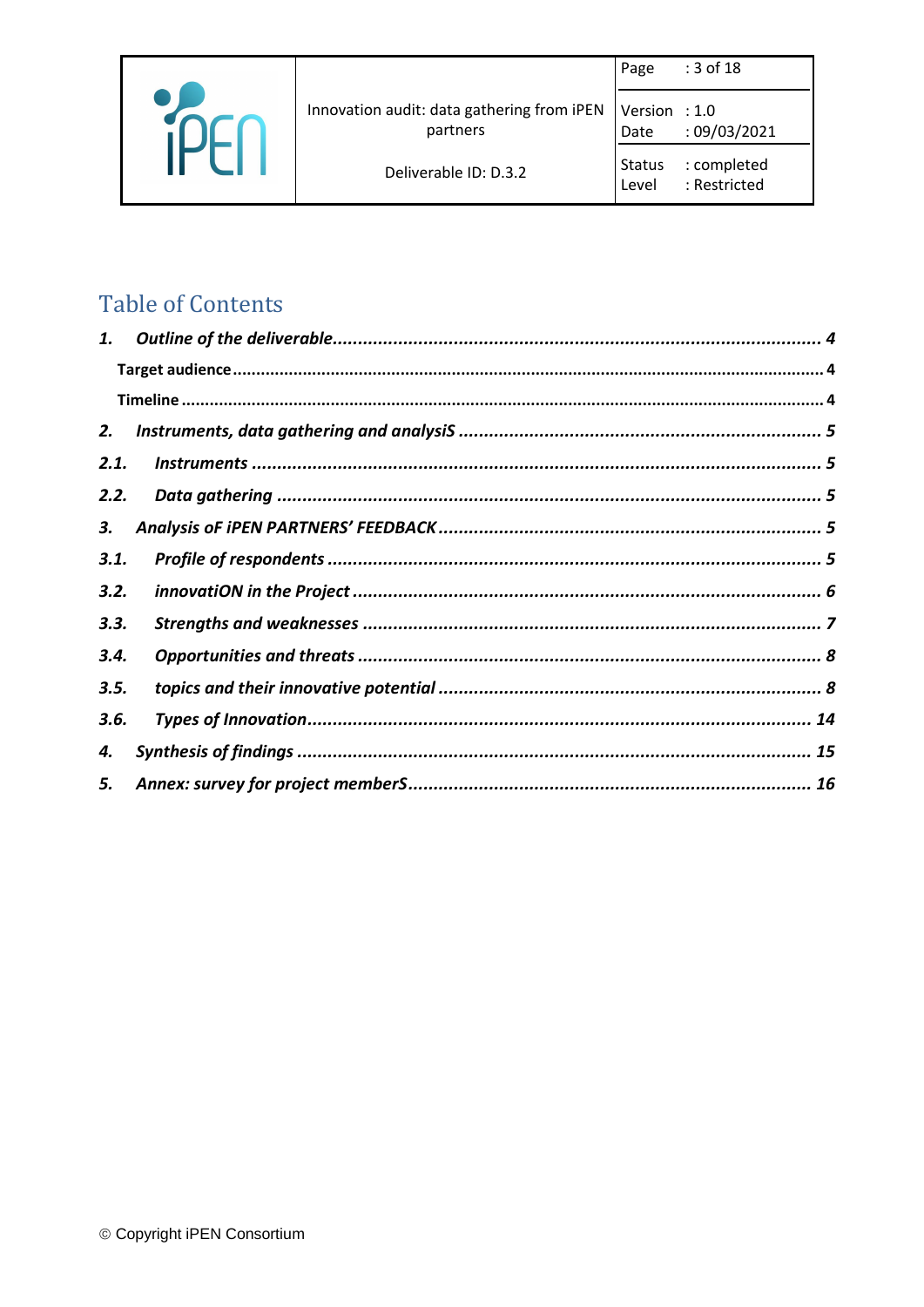|                                                        | Page                   | : 4 of 18                   |
|--------------------------------------------------------|------------------------|-----------------------------|
| Innovation audit: data gathering from iPEN<br>partners | Version : 1.0<br>Date  | : 09/03/2021                |
| Deliverable ID: D.3.2                                  | <b>Status</b><br>Level | : completed<br>: Restricted |

# <span id="page-3-0"></span>**1. OUTLINE OF THE DELIVERABLE**

The innovation audit is the mechanism that serves to assess the added value of iPEN in terms of innovation. More importantly, it offers a mapping of innovation potential before the end of the project, as an opportunity to identify unused innovation potential and therefore adress this gap effectively before the project is completed.

To achieve this, the audit focuses on the conceptual level of the project work by identifying strengths, weaknesses and unused innovation potential of the project, especially to the project's wider objective of impact on the socio-economic level in Israel.

This quality assurance mechanism lets the consortium know what is working well in terms of innovation, what inhibits innovation in the project practices and procedures, and whether penetration to the socioeconomic context in Israel in terms of nanotechnology is operationalized (and how).

# <span id="page-3-1"></span>**TARGET AUDIENCE**

University partners of the consortium are invited to express their opinion on project outcomes and results close to the end of the project. 2 persons by iPEN partner are expected to answer. We will also seek feedback from external stakeholders, namely from the business sector. The input of the acadeic and business sector is instrumental regarding the degree of fulfillment of the project objectives related to job market needs of university graduates in fields covered by the iPEN project. Input by academic and business stakeholders, both internal and external, serves as quality mechanism that allows the project to rethink its direction/s and make necessary changes to align the project outcomes into a more innovative fashion, if needed.

#### <span id="page-3-2"></span>**TIMELINE**

The innovation audit is the result of a consultation that takes place between January 20 (dispatch of the survey to the two target groups) until February 10, 2021. The analysis is expected to take place until February 20, and results will be communicated to the team on February 28, 2021. Due to the COVID-19 pandemic, the iPEN project benefited from an extension therefore this deliverable has been postponed. However, it is still in line with the need to carry out the innovation audit at least 6 months before the project end (September 2021). The reason of a minimum 6-month period before the results of the innovation audit and the end of the project is to identify and more importantly carry out changes and adaptations that may be needed in the direction of innovation.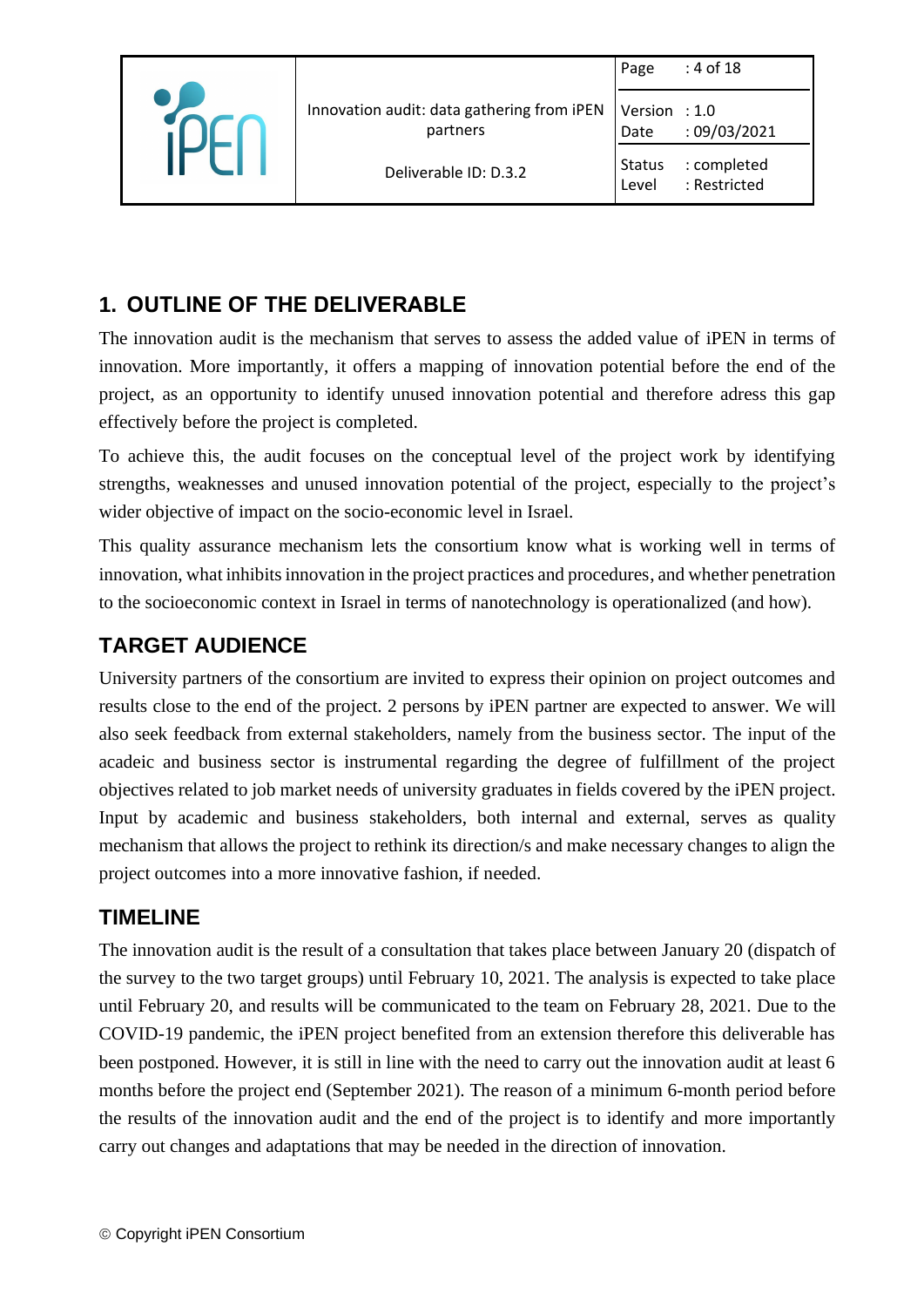|  |                                                        | Page                   | : 5 of 18                   |
|--|--------------------------------------------------------|------------------------|-----------------------------|
|  | Innovation audit: data gathering from iPEN<br>partners | Version : 1.0<br>Date  | :09/03/2021                 |
|  | Deliverable ID: D.3.2                                  | <b>Status</b><br>Level | : completed<br>: Restricted |

# <span id="page-4-1"></span><span id="page-4-0"></span>**2. INSTRUMENTS, DATA GATHERING AND ANALYSIS**

## **2.1. INSTRUMENTS**

The instruments to collect input for the innovation audit are:

- 1. The survey for project partners (Annex 1). It is distributed to project members online, due to lack of physical meeting (restriction of COVID-19).
- <span id="page-4-2"></span>2. The survey for external stakeholders (Annex 2) is also distributed online.

#### **2.2. DATA GATHERING**

Responses to the survey will be gathered through Google Forms. Data will remain anonymous (the WP leader will have access). All data (anonymized) will be shared with the coordinator, the partnership and the funding body (EACEA).

#### <span id="page-4-3"></span>**3. ANALYSIS OF IPEN PARTNERS' FEEDBACK**

In this part of the report, we analyze replies to the survey section by section.

### <span id="page-4-4"></span>**3.1. PROFILE OF RESPONDENTS**

11 individuals replied to the questionnaire from each of the 11 out of 14 partners of the iPEN consortium. Partners were asked to reply to the questionnaire with at least one representative of their institution.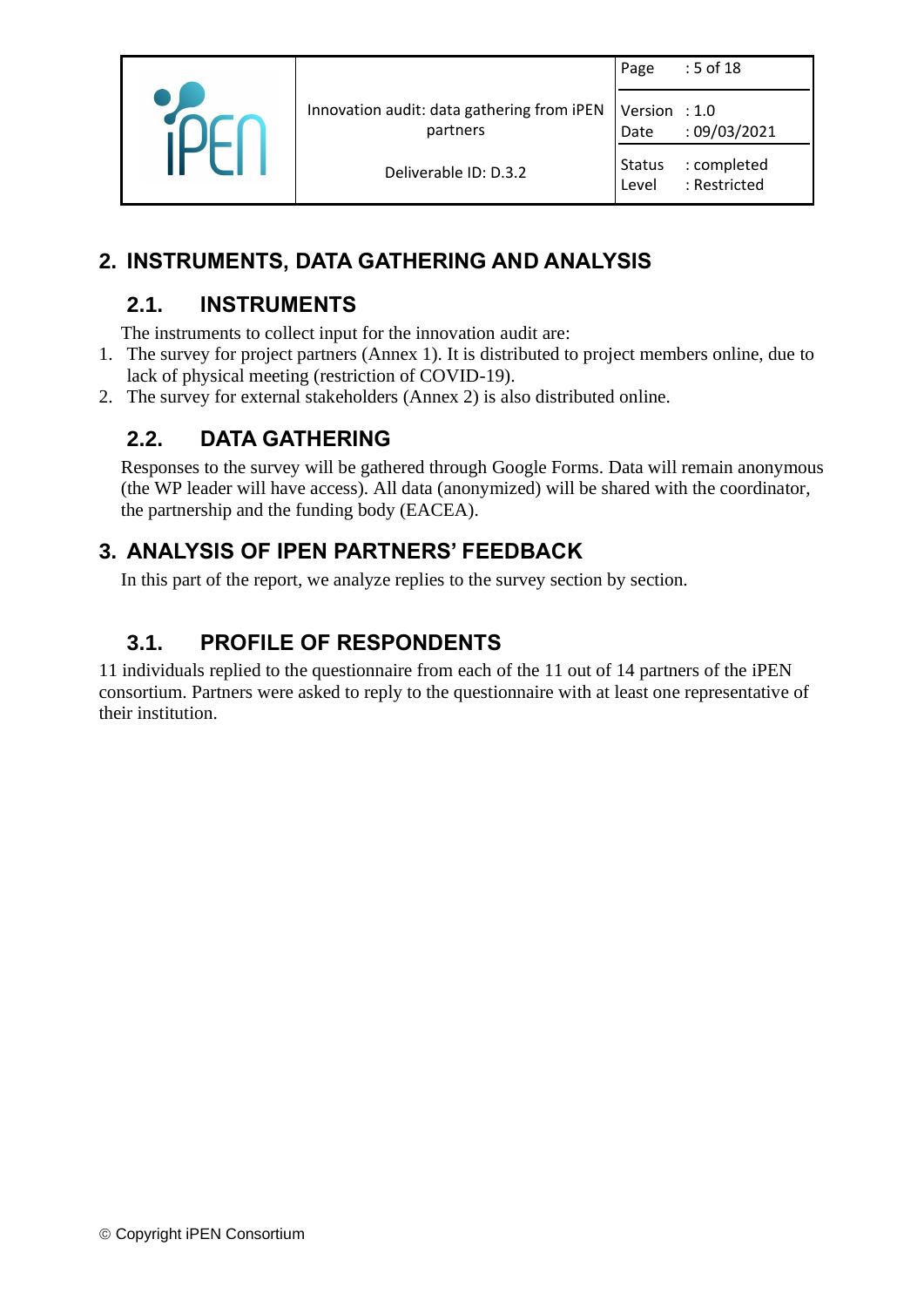



Figure 1: profile of respondents

#### <span id="page-5-0"></span>**3.2. INNOVATION IN THE PROJECT**

Partners were invited to express their views on what they find innovative in the project and in an open-ended question. All replies are provided below, without any interference of the author. Q3 What do you consider to be innovative in the project?

- Collaboration between academic institutions for teaching courses
- The research on nanotechnology and the ways it is enabled by the project
- The online teaching and combination of expertise from different places
- The cooperation of various academic institutes from Europe and Israel in creating new curricula and courses in photonics and nanotechnology.
- Collaboration of partners for promoting online courses
- A new approach that addresses needs
- Online courses
- The new combination of topics and their delivery
- Educational seminars on the selected topics of the photonics and methods of learning
- the way to involve students in photonics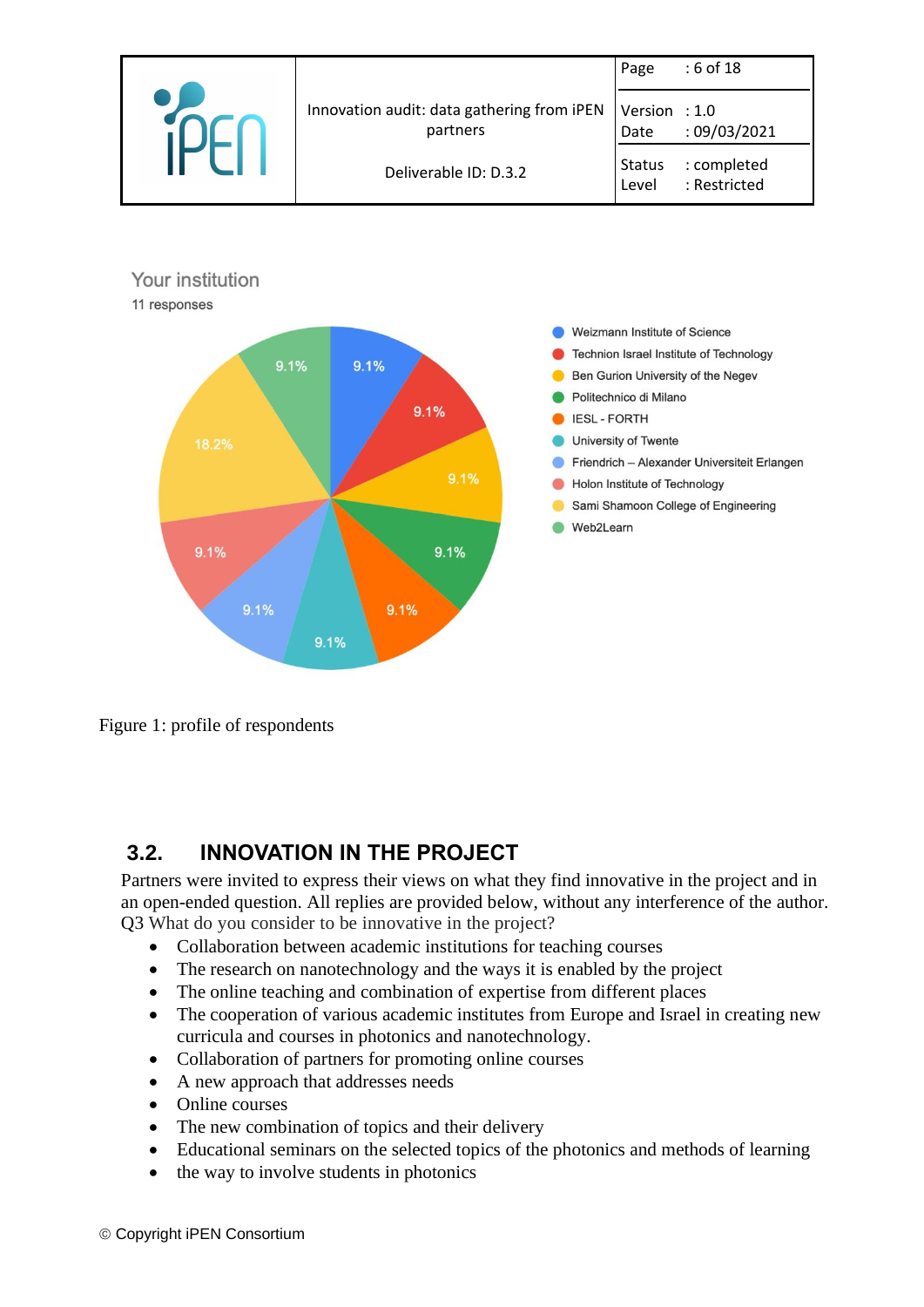|  |                                                        | Page                   | : 7 of 18                   |
|--|--------------------------------------------------------|------------------------|-----------------------------|
|  | Innovation audit: data gathering from iPEN<br>partners | Version : 1.0<br>Date  | :09/03/2021                 |
|  | Deliverable ID: D.3.2                                  | <b>Status</b><br>Level | : completed<br>: Restricted |

• soft skills

When asked whether they think there was anything that could have been done in a more innovative way, 7 out of 9 respondents replied there was not. The replies of the two remaining respondents are provided below, without any interference of the author.

Q4 Is there anything in the project which could have been done in a more innovative way? if yes, what would that be?

- perhaps to include more forefront topics
- Visits of leading professors to a university, with new innovative co-operation ideas.

### <span id="page-6-0"></span>**3.3. STRENGTHS AND WEAKNESSES**

This section corresponds to questions (Q) 5 and 6 and aims at identifying the strengths and weaknesses of the project considering the fact that the iPEN project aims to enhance innovative photonics education in nanotechnology in Europe and in Israel. 10 respondents replied to both questions and they identified more strengths than weaknesses.

All replies are provided below, without any interference of the author.

Q5 Given that the iPEN project aims to enhance innovative photonics education in

nanotechnology in Europe and in Israel, what do you consider to be the strengths of the project, if any?

- *The team that includes experts in photonics and experts in science teaching and the collaboration. The coordinator is a very innovative person and leader.*
- *The collaboration of knowledge between universities*
- *Yes*
- *the realization of a full course based on international teachers*
- *Organization of extensive schools*
- *Courses were produced, quite a lot of energy was generated*
- *Methodology of learning and wriring of manuscripts on photonics*
- *online, free access courses*
- *The intensive courses in which student and staff members are meeting together.*
- *The emphasis put in Israeli capacity building; the many opportunities to upskills scholars and students in this innovative field*

Q6 What do you consider to be the weaknesses of the project in terms of innovation?

- *none*
- *I don't know.*
- *The difficulty of inserting new courses to the exsisting learning plan in each university*
- *the subject of photonics/nanotechnology is well established and known*
- *The implementation did not get as far as was perhaps hoped for*
- *I can not answer it, I don't know*
- *In my opinion, there is not enough emphasis on the field of nanotechnology.*
- *The project includes researchers who specialize in the field*
- *I do not see weaknesses*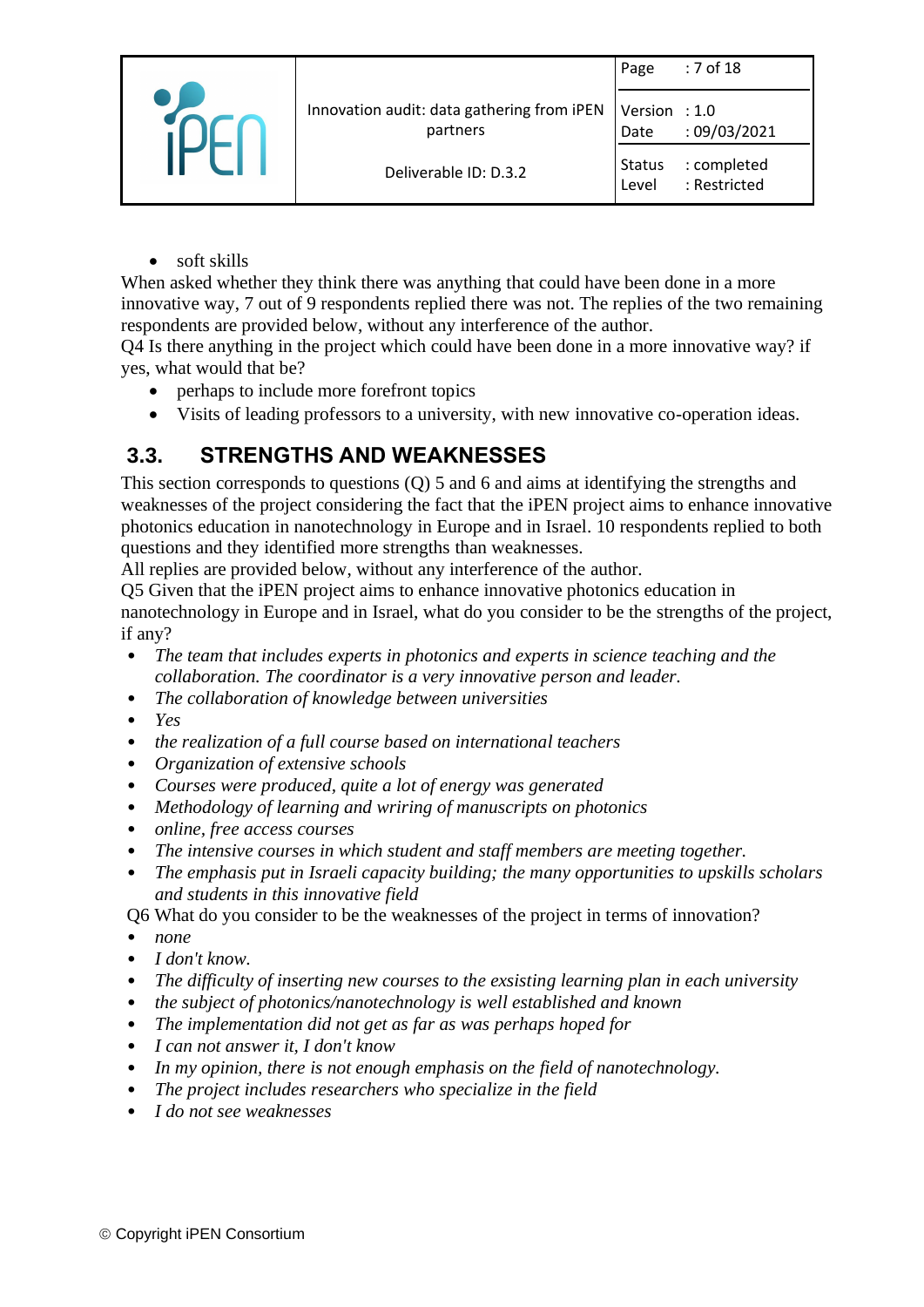|                                                        | Page                  | : 8 of 18                   |
|--------------------------------------------------------|-----------------------|-----------------------------|
| Innovation audit: data gathering from iPEN<br>partners | Version : 1.0<br>Date | :09/03/2021                 |
| Deliverable ID: D.3.2                                  | Status<br>Level       | : completed<br>: Restricted |

# <span id="page-7-0"></span>**3.4. OPPORTUNITIES AND THREATS**

Questions 7 and 8 focus on the opportunities and threats the respondents can identify in terms of innovation. Similarly to strengths and weaknesses, the respondents could name more opportunities and threats. All replies are provided below, without any interference of the author.

Q7 What opportunities do you identify in terms of innovation?

- *Learning new approaches, and meeting new people.*
- *Creating new collaborative options*
- *not sure*
- *New collaborations*
- *The Corona crises has increased the interest in online teaching*
- *hard to say...*
- *Cooperation between academic institutions in Europe and Israel based on the industry needs can also lead to cooperation in the industry.*
- *Each researcher participating in the project was given a course to deal with in their field of specialization. So the knowledge given in the course includes the most innovative developments that exist today*
- *Cross-international collaboration not only between European and Israeli partners but also on the international scene. There have been international encounters that were facilitated by the project*

Q8 What threats do you identify in terms of innovation?

- *The institutions that are mostly conservative regarding teaching.*
- *Difficulties in adding new learning methods*
- *not sure*
- *After the crises there will be a dip in interest (maybe even a hostility) for online teaching*
- *I can not answer it...*
- *I don't see any threats.*
- *Does not detect threats*
- *Perhaps copyright. There is lots of reluctance in sharing.*

#### <span id="page-7-1"></span>**3.5. TOPICS AND THEIR INNOVATIVE POTENTIAL**

Q9 and Q10 try to investigate how the respondents perceive the innovation potential that topics addressed in the iPEN project hold for the future and what their opinion was on the extent to which these topics have been tackled during the iPEN project in terms of innovation. The answers vary between the topics, but the overall impression is that the partners perceive the topics as holding innovative potential for the future and think that the topics were tackled to a great degree. Among topics which the biggest number of respondents perceive as holding high innovation potential for the future are: Quantum Optics, Nanotechnologies and Nanodevices, Biomedical and Biosensing Optical Devices and Nanosensors. Detailed results are presented below: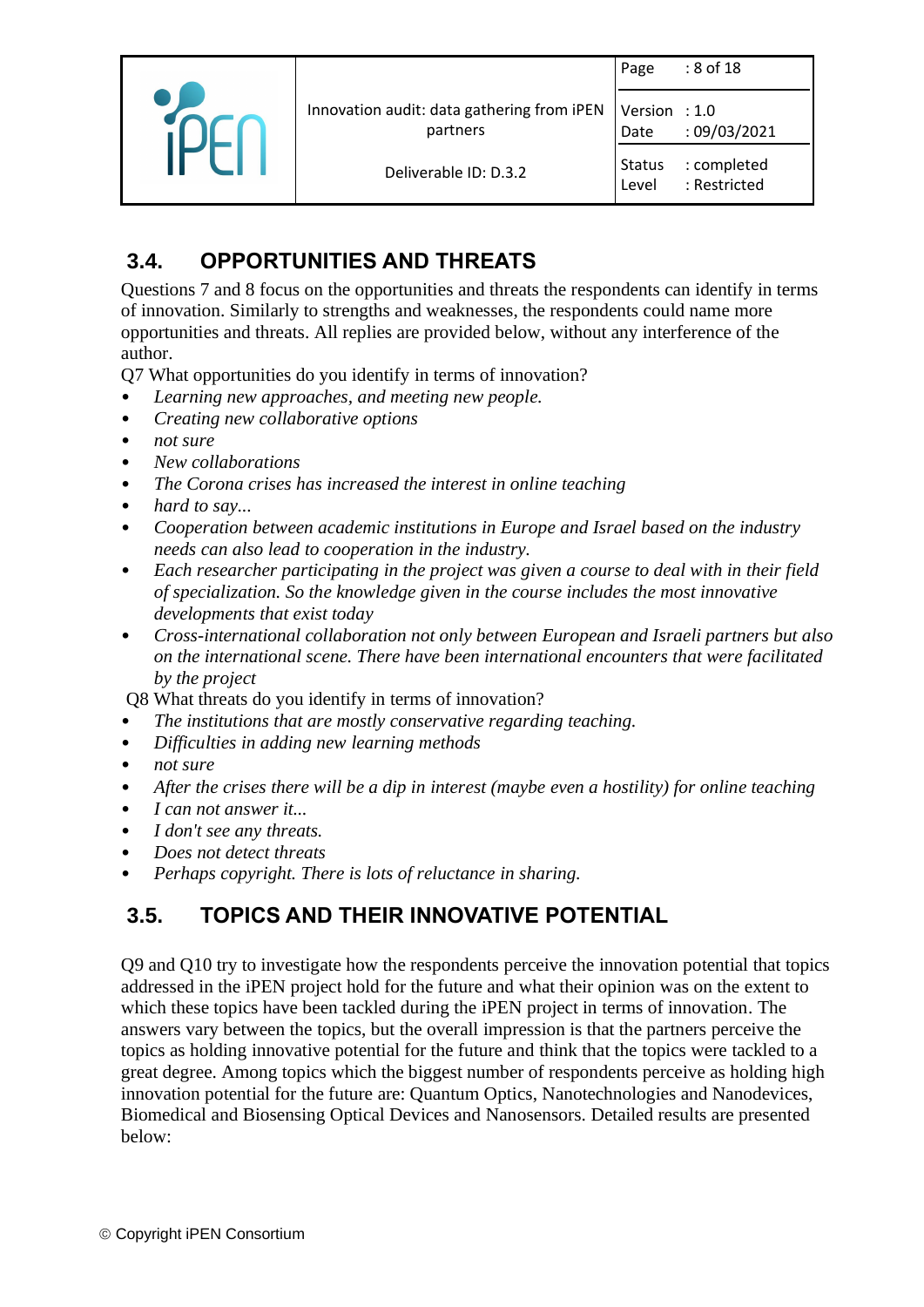|  |                                                        | Page                   | $: 9$ of 18                 |
|--|--------------------------------------------------------|------------------------|-----------------------------|
|  | Innovation audit: data gathering from iPEN<br>partners | Version : 1.0<br>Date  | :09/03/2021                 |
|  | Deliverable ID: D.3.2                                  | <b>Status</b><br>Level | : completed<br>: Restricted |





Figure 2a: Innovative potential of the topics addressed in the iPEN project (part 1)



How would you rate the innovation potential that topics addressed in the iPEN project hold for the future?

Figure 2b: Innovative potential of the topics addressed in the iPEN project (part 2)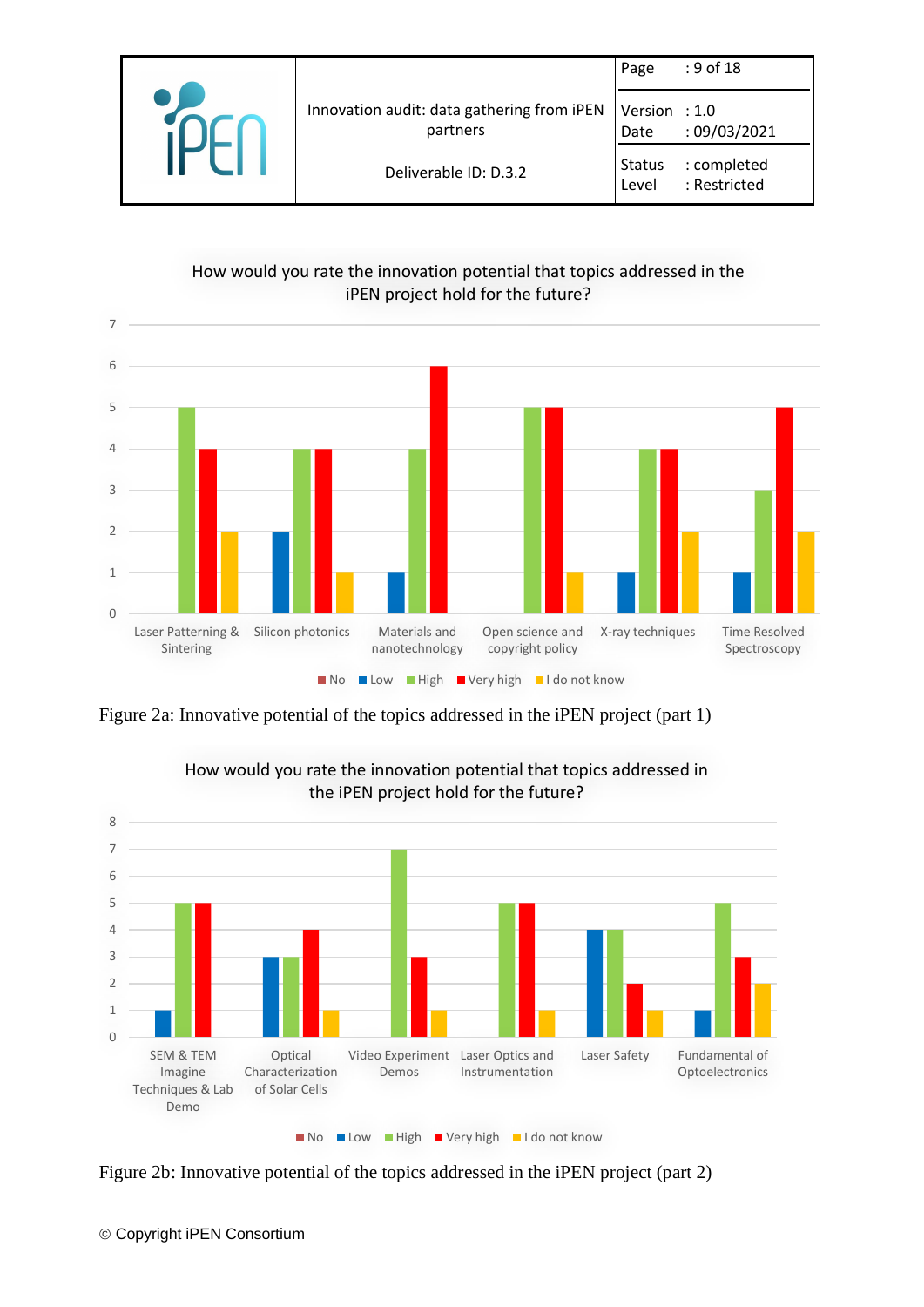|                                                        | Page                   | : 10 of 18                  |
|--------------------------------------------------------|------------------------|-----------------------------|
| Innovation audit: data gathering from iPEN<br>partners | Version : 1.0<br>Date  | :09/03/2021                 |
| Deliverable ID: D.3.2                                  | <b>Status</b><br>Level | : completed<br>: Restricted |

#### How would you rate the innovation potential that topics addressed in the iPEN project hold for the future?



Figure 2c: Innovative potential of the topics addressed in the iPEN project (part 3)



How would you rate the innovation potential that topics addressed in

Figure 2d: Innovative potential of the topics addressed in the iPEN project (part 4)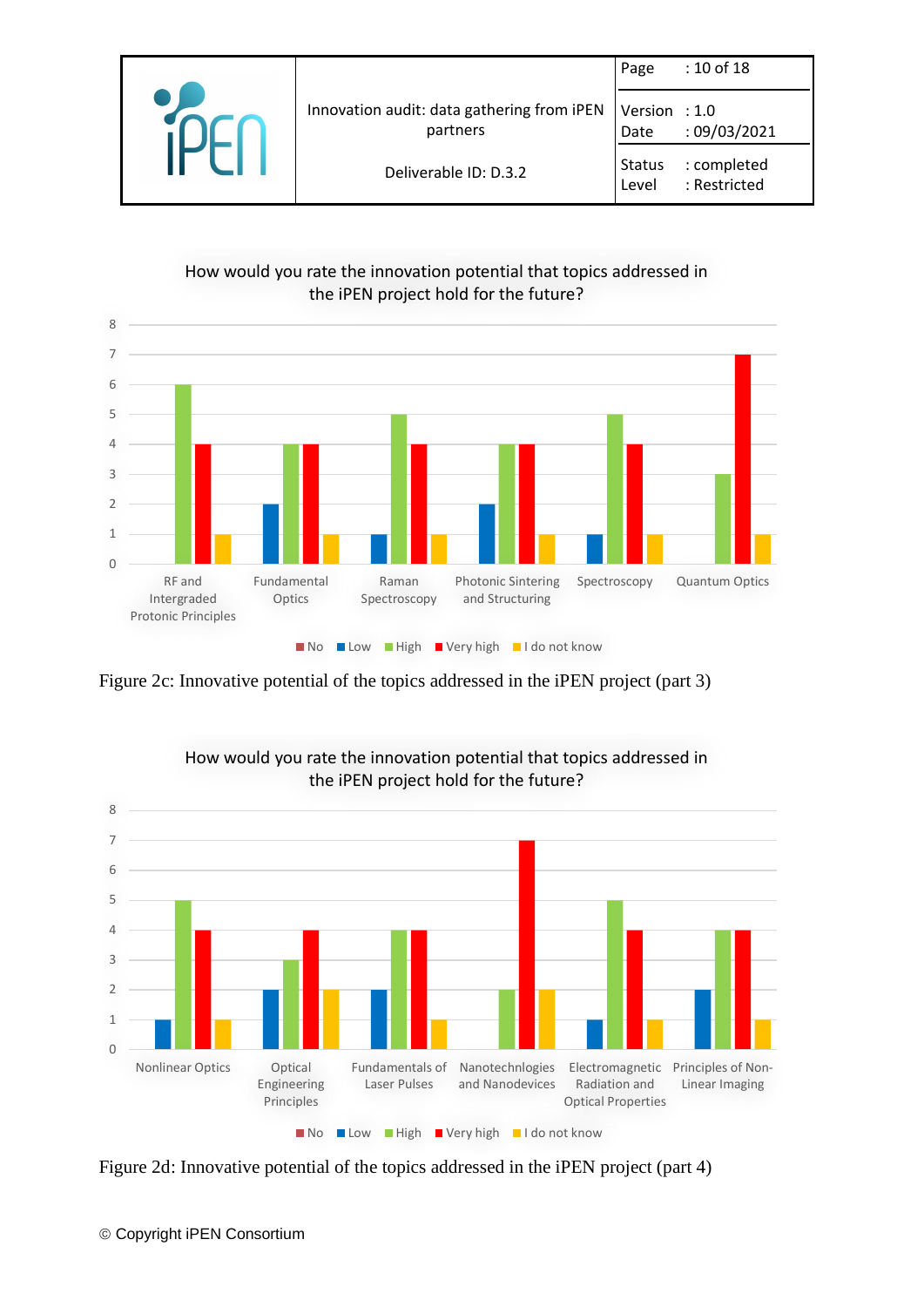|  |                                                        | Page                   | : 11 of 18                  |
|--|--------------------------------------------------------|------------------------|-----------------------------|
|  | Innovation audit: data gathering from iPEN<br>partners | Version : 1.0<br>Date  | :09/03/2021                 |
|  | Deliverable ID: D.3.2                                  | <b>Status</b><br>Level | : completed<br>: Restricted |





Figure 2e: Innovative potential of the topics addressed in the iPEN project (part 5)



To what extent do you think that these topics have been tackled during the iPEN project in terms of innovation?

Figure 3a: Extent to which the topics have been tackled (part 1)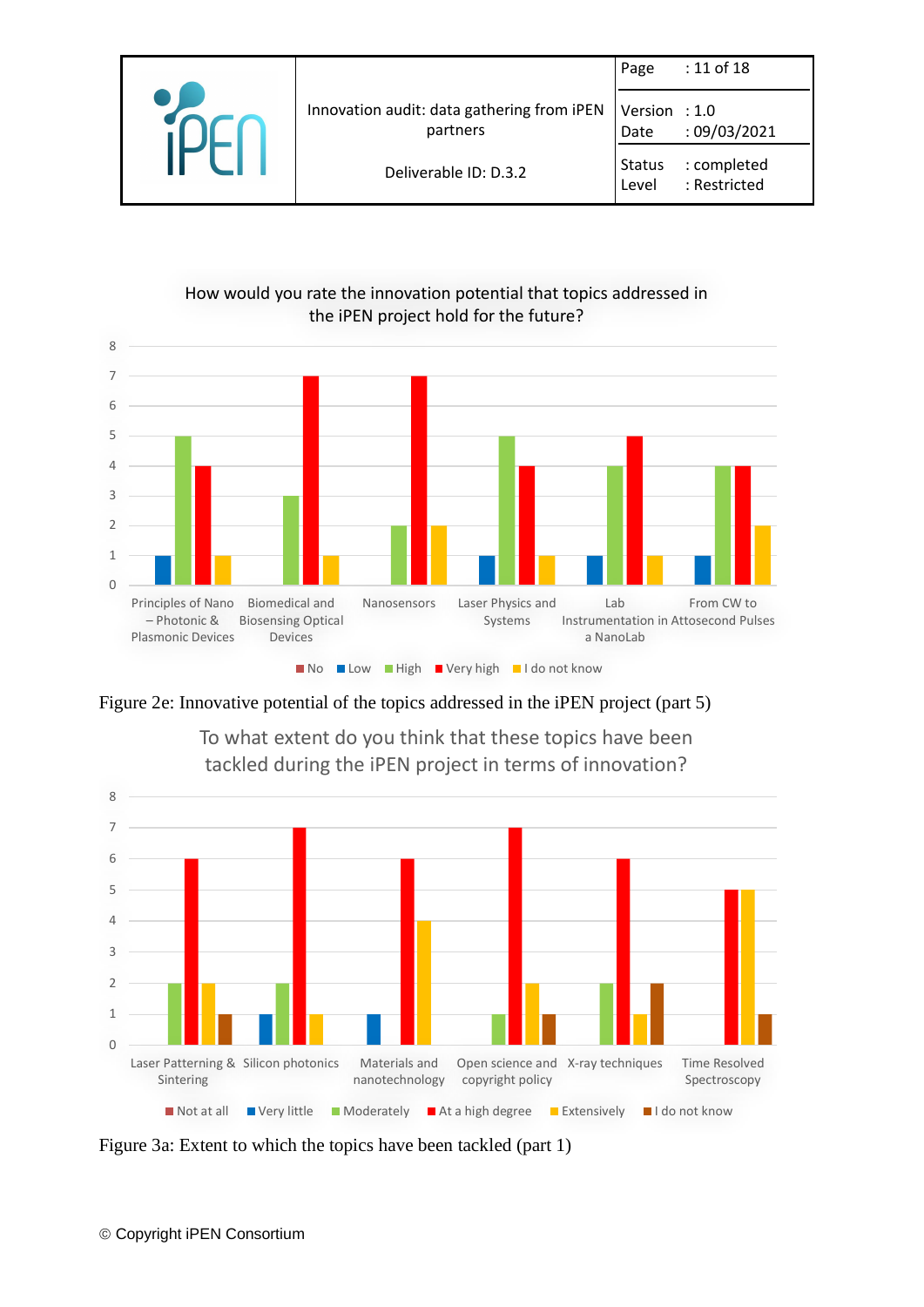|                                                        | Page                   | : 12 of 18                  |
|--------------------------------------------------------|------------------------|-----------------------------|
| Innovation audit: data gathering from iPEN<br>partners | Version : 1.0<br>Date  | :09/03/2021                 |
| Deliverable ID: D.3.2                                  | <b>Status</b><br>Level | : completed<br>: Restricted |

To what extent do you think that these topics have been tackled during the iPEN project in terms of innovation?



Figure 3b: Extent to which the topics have been tackled (part 2)



To what extent do you think that these topics have been

Figure 3c: Extent to which the topics have been tackled (part 3)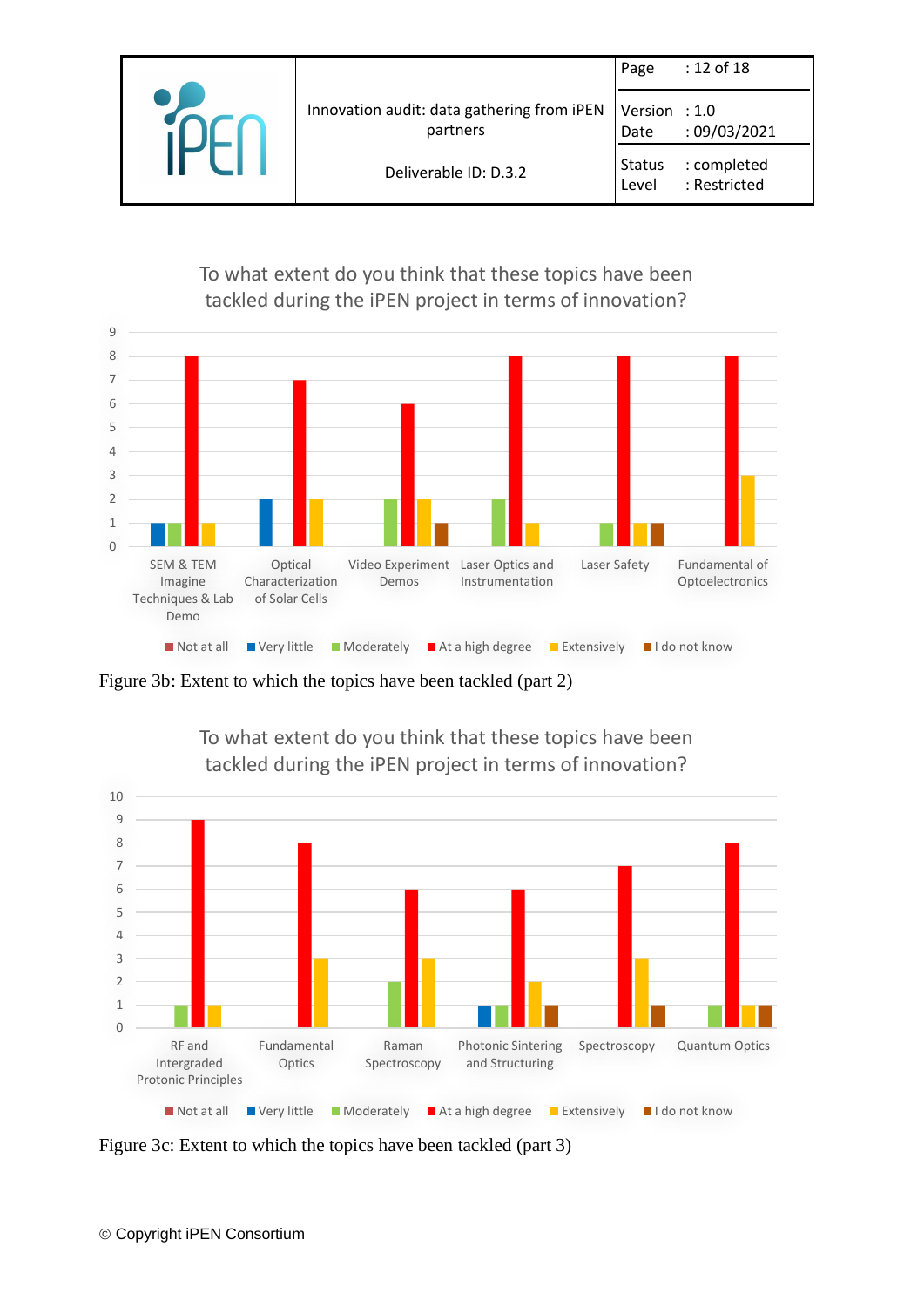|                                                        | Page                   | : 13 of 18                  |
|--------------------------------------------------------|------------------------|-----------------------------|
| Innovation audit: data gathering from iPEN<br>partners | Version : 1.0<br>Date  | :09/03/2021                 |
| Deliverable ID: D.3.2                                  | <b>Status</b><br>Level | : completed<br>: Restricted |

To what extent do you think that these topics have been tackled during the iPEN project in terms of innovation?



Figure 3d: Extent to which the topics have been tackled (part 4)



To what extent do you think that these topics have been

Figure 3e: Extent to which the topics have been tackled (part 5)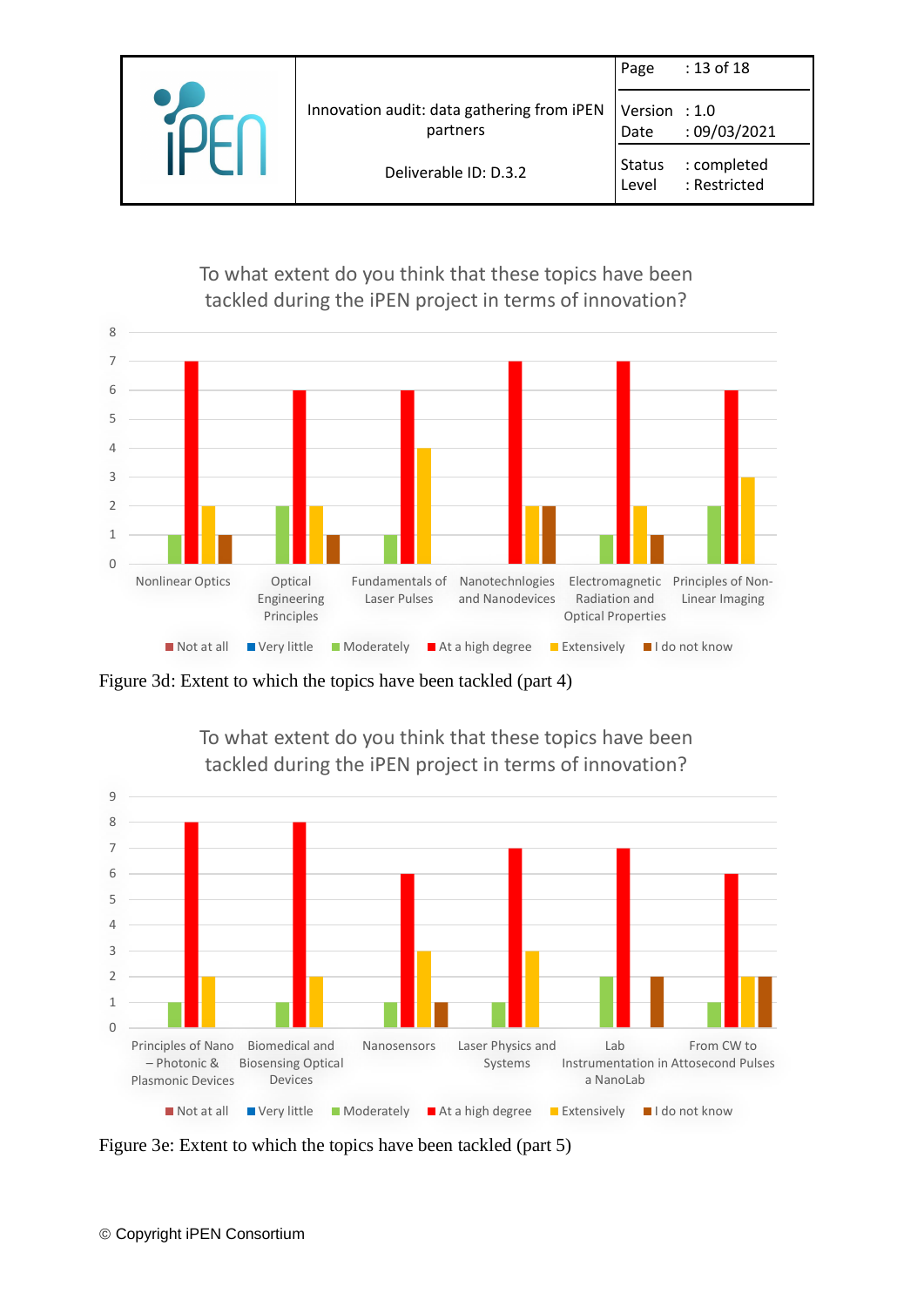|                                                        | Page                   | : 14 of 18                  |
|--------------------------------------------------------|------------------------|-----------------------------|
| Innovation audit: data gathering from iPEN<br>partners | Version : 1.0<br>Date  | :09/03/2021                 |
| Deliverable ID: D.3.2                                  | <b>Status</b><br>Level | : completed<br>: Restricted |

### <span id="page-13-0"></span>**3.6. TYPES OF INNOVATION**

In the last question the respondents were presented with a picture of the four types of innovation (see Figure 4) and were asked if, in their opinion, the iPEN project has tackled any of these types of innovation?



#### Figure 4: Four types of innovation

Q12 In market terms, innovation is often associated with four types (picture below). Do you consider that the iPEN project has tackled any of these types of innovation? If yes, in which sense?

All replies (except for two respondents to whom the picture was unclear) are provided below, without any changes by the author of this report.

- Sustaining. iPEN support and consolidate photonics knowledge as a tool for innovation
- It has tried to do something sustaining (to make an impact with somewhat new technology). It has partially succeeded
- Incremental. Students understand more about new methods and necessity to learn more intensively
- Incremental, because the project makes it possible to improve the sharing of knowledge and its adaptation to the industry's requirements in Israel and Europe.
- no
- To me IPEN succeed in disrupting the way scholars were thinking about scholar production and knowledge circulation. It radicalized sharing and opportunities for knowledge exchange as no other project we participated before.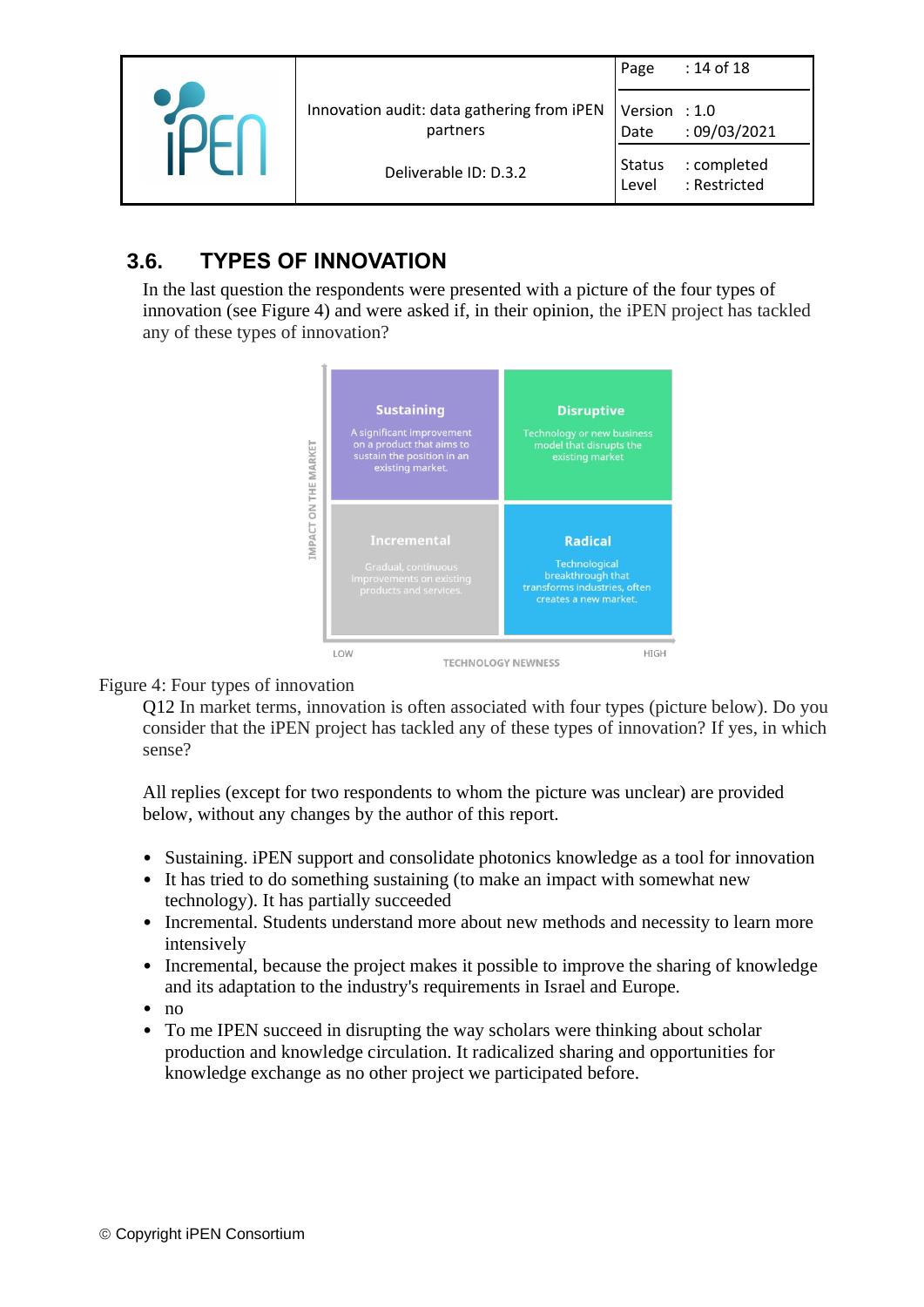|  |                                                        | Page                  | : 15 of 18                  |
|--|--------------------------------------------------------|-----------------------|-----------------------------|
|  | Innovation audit: data gathering from iPEN<br>partners | Version : 1.0<br>Date | :09/03/2021                 |
|  | Deliverable ID: D.3.2                                  | Status<br>Level       | : completed<br>: Restricted |

# <span id="page-14-0"></span>**4. SYNTHESIS OF FINDINGS**

- **Understanding of innovation and the pursue of innovative actions:** it is very clear that partners' replies (Q3) that innovation is not only about products but mostly about research, new collaboration opportunities and new ways of seeing things. The iPEN project has been very successful with this respect.
- **SWOT analysis** (Q4-Q8): one can synthesize partners' replies as follows.
	- o **Strengths:** quality of iPEN Schools and seminars organized; quality of pedagogical resources created; focus on partner country (Israel) capacity building
	- o **Weaknesses:** curriculum integration
	- o **Opportunities:** cross-country collaboration and research; the new opportunities of digital education under COVID-19; new methodologies in education and research
	- o **Threats:** reluctance in sharing; ill integration in pedagogical curricula
- Innovative achievements by topic (30 topics addressed during the iPEN project) : there is big consensus among all partners about the degree of coverage of these topic with respect to innovation.
- The answers vary between the topics, but the overall impression is that the partners perceive the topics as holding innovative potential for the future and think that the topics were tackled to a great degree.
- Among topics which the b**iggest number of respondents perceive as holding high innovation potential for the future** are: Quantum Optics, Nanotechnologies and Nanodevices, Biomedical and Biosensing Optical Devices and Nanosensors.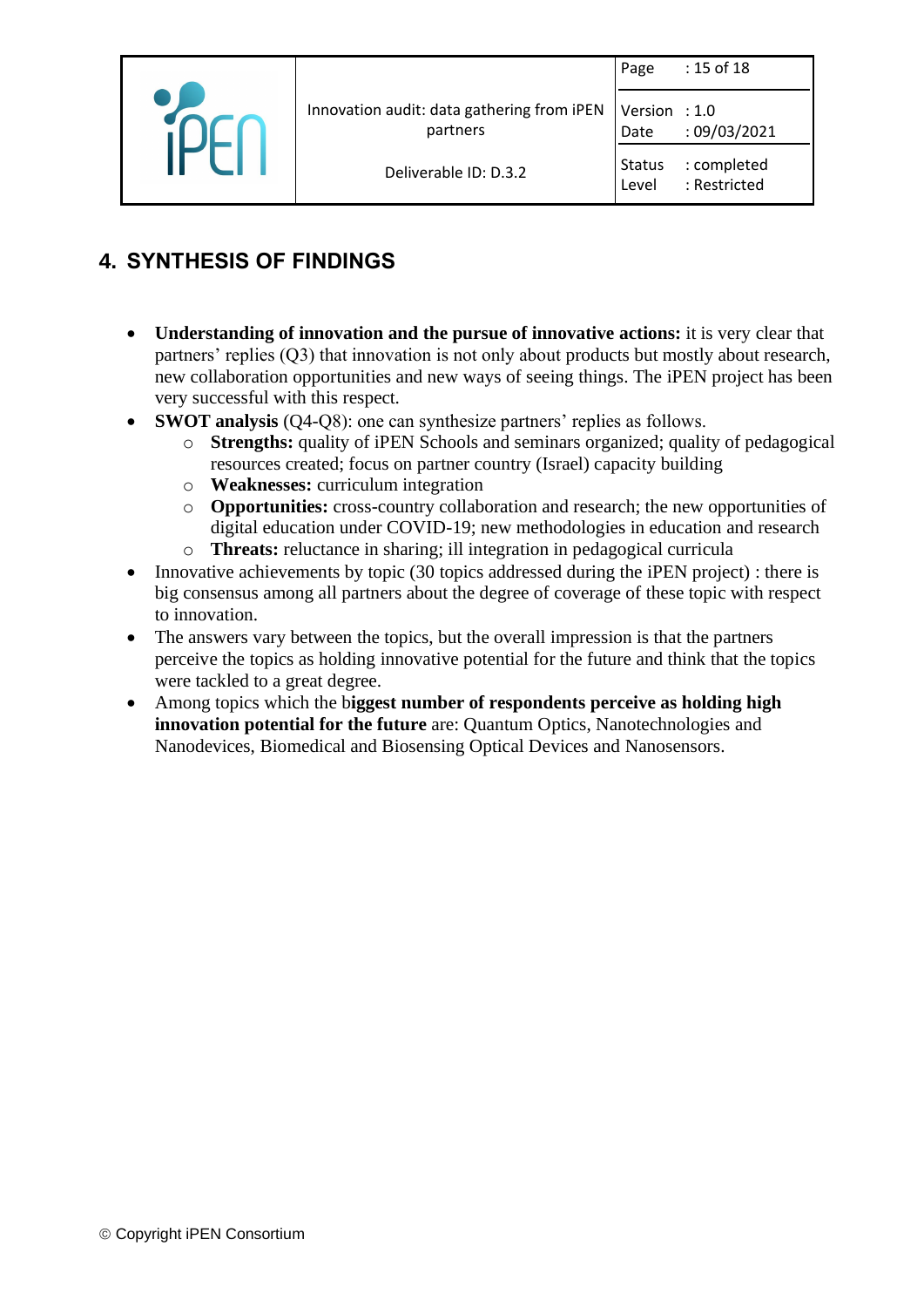|  |                                                        | Page                   | : 16 of 18                  |
|--|--------------------------------------------------------|------------------------|-----------------------------|
|  | Innovation audit: data gathering from iPEN<br>partners | Version : 1.0<br>Date  | :09/03/2021                 |
|  | Deliverable ID: D.3.2                                  | <b>Status</b><br>Level | : completed<br>: Restricted |

### <span id="page-15-0"></span>**5. ANNEX: SURVEY FOR PROJECT MEMBERS**

The survey, available online via Google Forms from January 20 to February 2, 2021, figures below.

*Innovation audit: data gathering from iPEN partners*

*This form serves to gather views of iPEN project members on what they consider as innovative 6 months before the end of the project. This survey is part of* deliverable 3.2, named "Innovation audit" and will be completed by a consultation with external stakeholders.

The innovation audit focuses on the conceptual level of the project work identifying strengths, weaknesses, opportunities and threats and more importantly aims to depict any unused innovation potential.

Data are gathered and kept anonymously by the leader of Work Package Quality Assurance, Katerina Zourou.

Thank you for your contribution!

1. What do you represent? Please choose.

A university

A company or industry

Both

- 2. What does the word Innovation mean to you in the framework of the iPEN project?
- 3. What do you consider to be innovative in the project?
- 4. Is there anything in the project which could have been done in a more innovative way? if yes, what would that be?
- 5. Given that the iPEN project aims to enhance innovative photonics education in nanotechnology in Europe and in Israel, what do you consider to be the strengths of the project, if any?
- 6. What do you consider to be the weaknesses) of the project in terms of innovation?
- 7. What opportunities do you identify in terms of innovation?
- 8. What threats do you identify in terms of innovation?
- 9. How would you rate the innovation potential that topics addressed in the iPEN project hold for the future?

| Topic                                      | Choices: No/low/high/very high/ I do not know |
|--------------------------------------------|-----------------------------------------------|
| 1. Laser Patterning & Sintering            |                                               |
| 2. Silicon photonics                       |                                               |
| 3. Materials and nanotechnology            |                                               |
| 4. Open science and copyright policy       |                                               |
| 5. X-ray techniques                        |                                               |
| 6. Time Resolved Spectroscopy              |                                               |
| 7. SEM & TEM Imagine Techniques & Lab Demo |                                               |
| 8. Optical Characterization of Solar Cells |                                               |
| 9. Video Experiment Demos                  |                                               |
| 10. Laser Optics and Instrumentation       |                                               |
| 11. Laser Safety                           |                                               |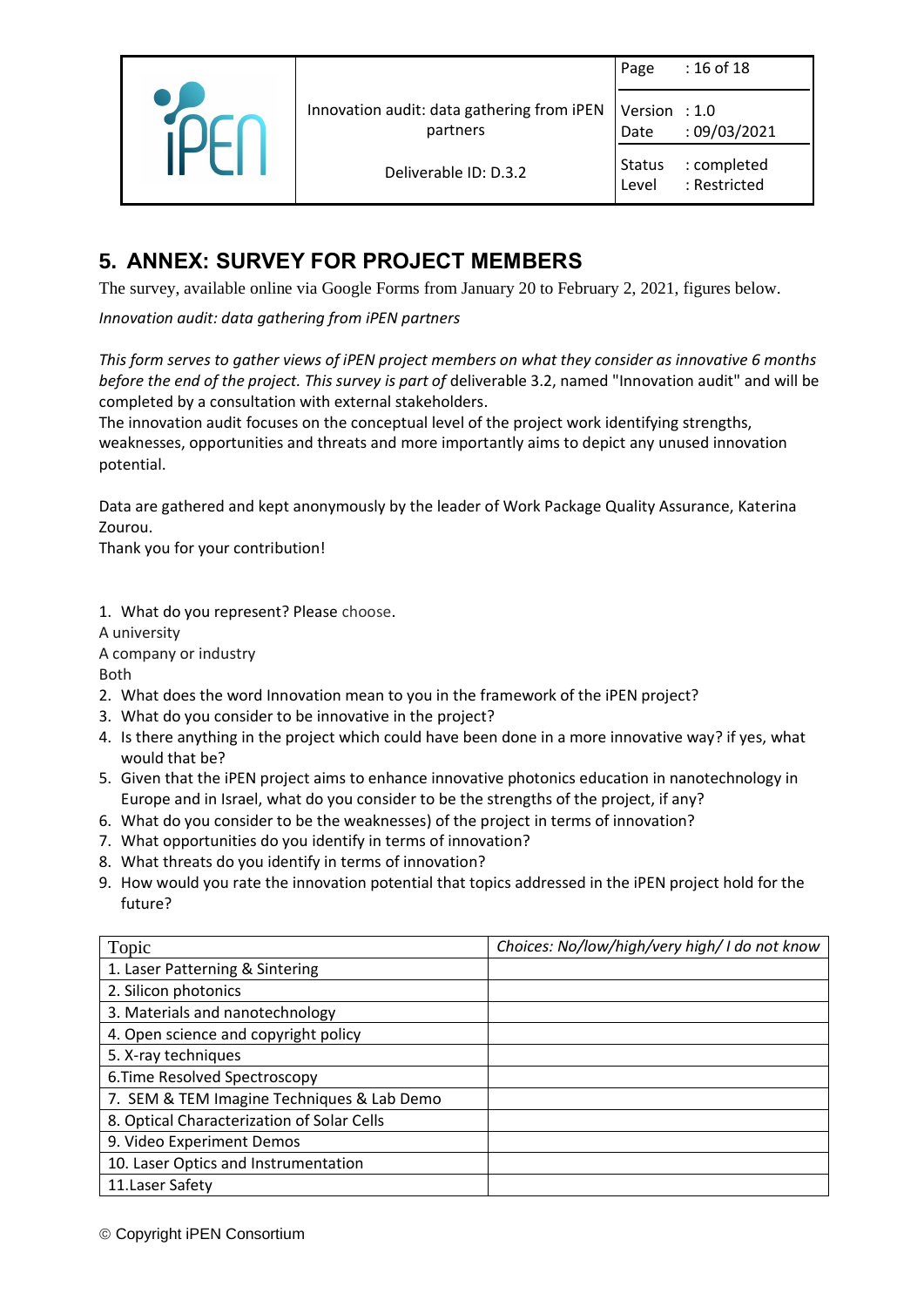|                                                        | Page                   | : 17 of 18                  |
|--------------------------------------------------------|------------------------|-----------------------------|
| Innovation audit: data gathering from iPEN<br>partners | Version : 1.0<br>Date  | :09/03/2021                 |
| Deliverable ID: D.3.2                                  | <b>Status</b><br>Level | : completed<br>: Restricted |

| 12. Fundamental of Optoelectronics                    |  |
|-------------------------------------------------------|--|
| 13. RF and Intergraded Protonic Principles            |  |
| 14. Fundamental Optics                                |  |
| 15. Raman Spectroscopy                                |  |
| 16. Photonic Sintering and Structuring                |  |
| 17. Spectroscopy                                      |  |
| 18. Quantum Optics                                    |  |
| 19. Nonlinear Optics                                  |  |
| 20. Optical Engineering Principles                    |  |
| 21. Fundamentals of Laser Pulses                      |  |
| 22. Nanotechnlogies and Nanodevices                   |  |
| 23. Electromagnetic Radiation and Optical Properties  |  |
| 24. Principles of Non-Linear Imaging                  |  |
| 25. Principles of Nano - Photonic & Plasmonic Devices |  |
| 26. Biomedical and Biosensing Optical Devices         |  |
| 27. Nanosensors                                       |  |
| 28. Laser Physics and Systems                         |  |
| 29.Lab Instrumentation in a NanoLab                   |  |
| 30. From CW to Attosecond Pulses                      |  |

#### 10. To what extent do you think that these topics have been tackled during the iPEN project in terms of innovation?

| Topic                                      | Choices: Not at all/very little/ moderately/ at a high<br>degree/extensively/ I do not know |
|--------------------------------------------|---------------------------------------------------------------------------------------------|
| 1. Laser Patterning & Sintering            |                                                                                             |
| 2. Silicon photonics                       |                                                                                             |
| 3. Materials and nanotechnology            |                                                                                             |
| 4. Open science and copyright policy       |                                                                                             |
| 5. X-ray techniques                        |                                                                                             |
| 6. Time Resolved Spectroscopy              |                                                                                             |
| 7. SEM & TEM Imagine Techniques &          |                                                                                             |
| Lab Demo                                   |                                                                                             |
| 8. Optical Characterization of Solar Cells |                                                                                             |
| 9. Video Experiment Demos                  |                                                                                             |
| 10. Laser Optics and Instrumentation       |                                                                                             |
| 11. Laser Safety                           |                                                                                             |
| 12. Fundamental of Optoelectronics         |                                                                                             |
| 13. RF and Intergraded Protonic            |                                                                                             |
| Principles                                 |                                                                                             |
| 14. Fundamental Optics                     |                                                                                             |
| 15. Raman Spectroscopy                     |                                                                                             |